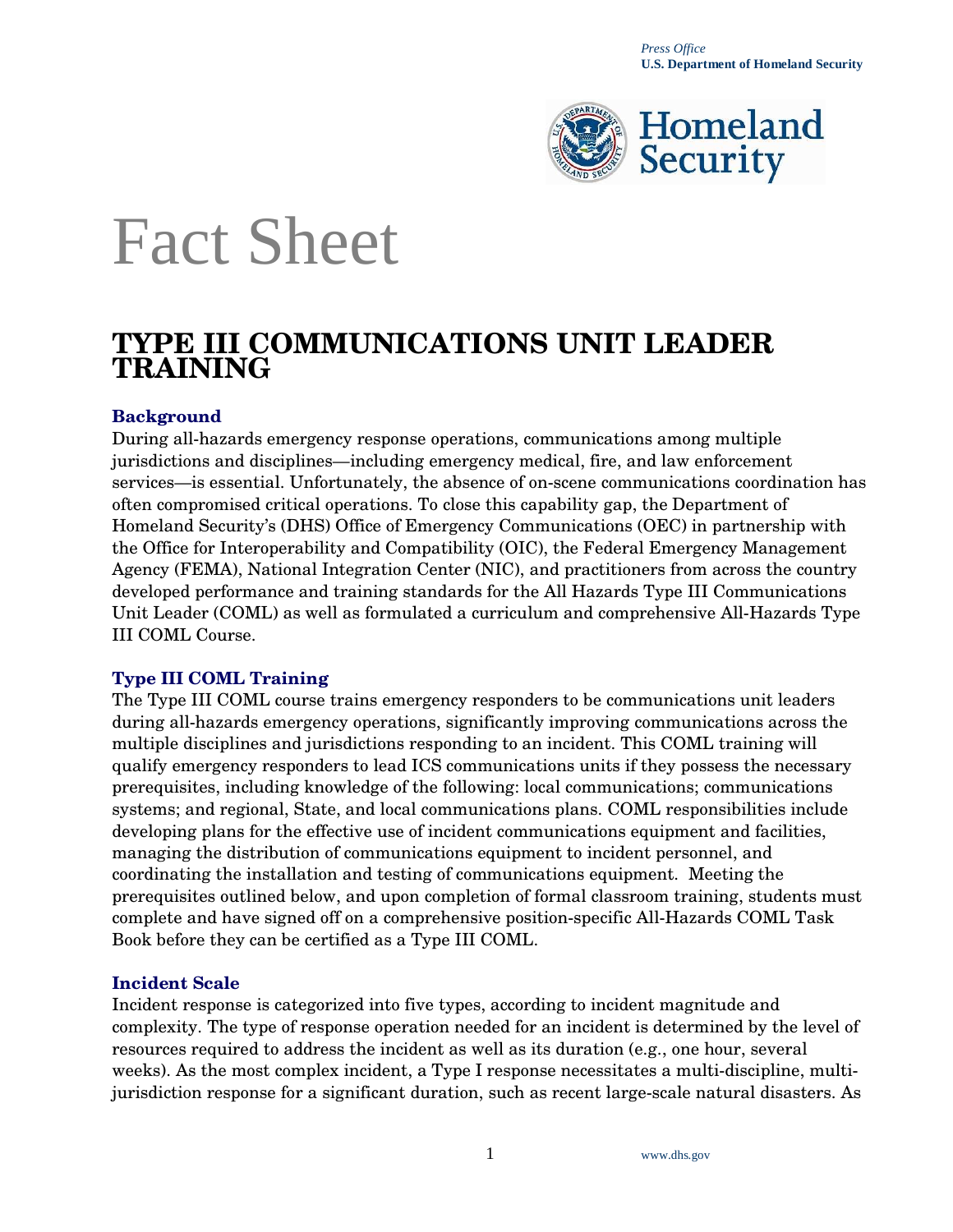the least complex incident, a Type V response requires limited resources and time, such as a small fire or routine traffic stop. A Type III event includes:

- Activation of some or all of the Command and General Staff positions, as well as Division/Group Supervisor and/or Unit Leader-level positions.
- A Type III Incident Management Team (IMT) or incident command organization managing initial action incidents with a significant number of resources, an extended attack incident until containment/control is achieved, or an expanding incident until transition to a Type I or II team.
- Extension into multiple operational periods.
- Typically, a written Incident Action Plan (IAP) for each operational period.

### **Required COML Course Prerequisites**

**1.** A public safety communications background with exposure to field operations; this experience should be validated by the authority who supervised the student.

**2.** Fundamental public safety communications technology, supervisory, and personnel management skills. These include, but are not limited to:

- Knowledge of local communications and communications systems
- Frequencies and spectrum
- Technologies
- Knowledge of local topography
- Knowledge of system site locations; regional, State, and local communications plans; and regional and local Tactical Interoperable Communications Plans, if available
- Communications and resource contacts
- **3.** Completion of the following training courses:
	- **IS-700**

Explains the purpose, principles, key components, and benefits of NIMS. The course also contains Planning Activity screens, allowing participants to complete planning tasks during this course.

• **IS-800b** 

Introduces participants to concepts and principles of the National Response Framework.

• **ICS-100** 

Introduces ICS; provides the foundation for higher-level ICS training; describes ICS history, features, principles, and organizational structure; and the relationship between ICS and NIMS.

• **ICS-200** 

Provides training on, and resources for, personnel who are likely to assume a supervisory position within ICS.

• **ICS-300** 

Provides training on, and resources for, personnel who are required to implement advanced application of the ICS.

#### **NIMS Compliant**

The National Incident Management System (NIMS) provides a consistent, nationwide approach for agencies to manage emergency response operations. Recognized by the FEMA/NIC as supporting NIMS, the Type III COML course is being made available to States and localities.